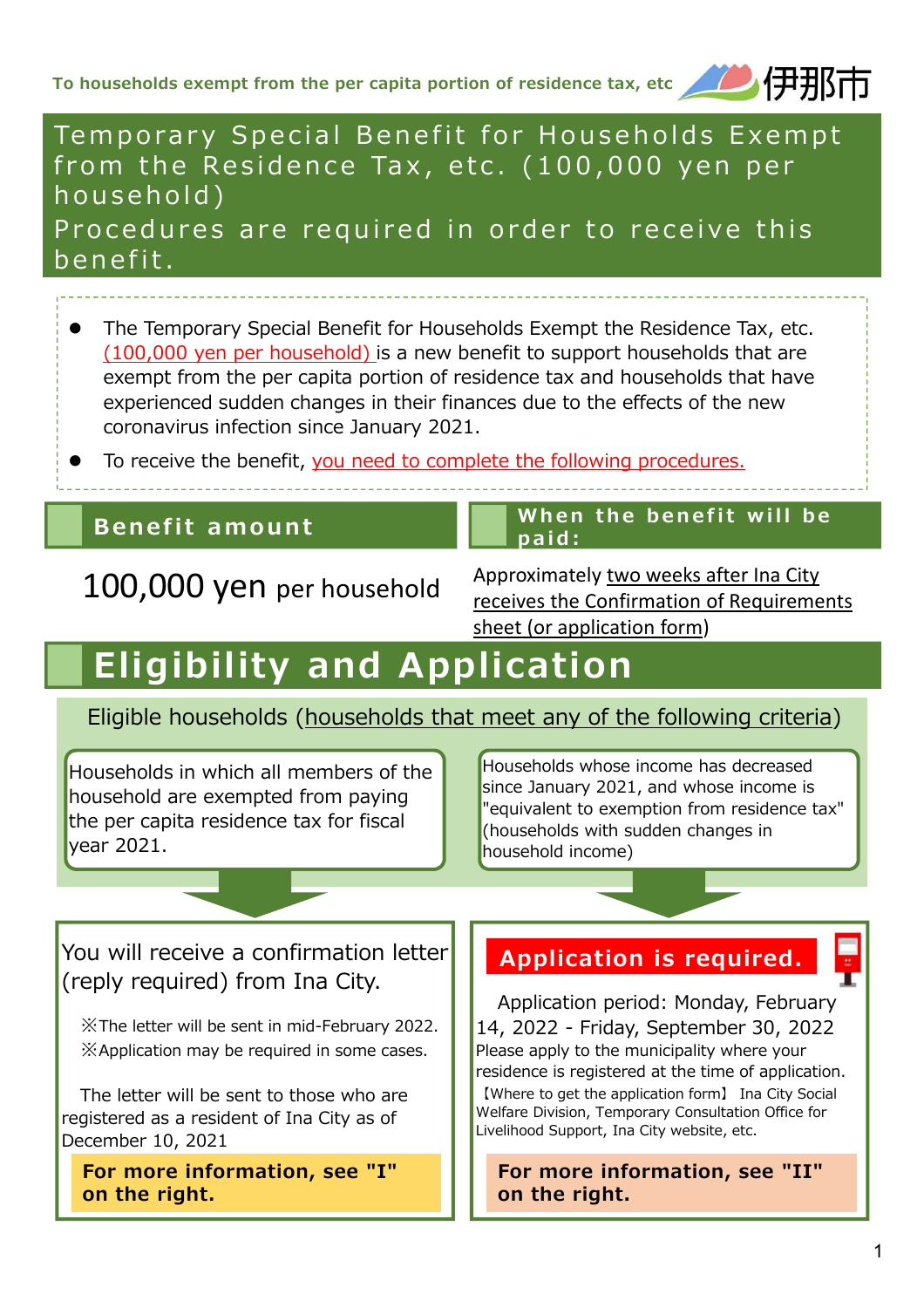# Procedures for Payment of Benefits

#### I. Households that are exempt from residence tax (per capita tax) for fiscal year 2021

Households in which it has been confirmed that all household members are exempt from residence tax.

- Households that are considered to be eligible will receive a confirmation letter from Ina City that describes the details of the benefit and a checklist of items to be confirmed.
- Please check the contents of the letter and send the requested

items back to Ina City.

① Make sure that the account number for the benefit transfer is correct.



② The household must not consist only of dependents of those who are subject to residence are subject to residence tax.

## If there are undeclared persons in the household

- If there is a member of your household who has not yet filed a residence tax return for the 2021 fiscal year, you will not receive a confirmation letter.
- Please apply to the Social Welfare Division or the Temporary Consultation Office for Livelihood Support after you have completed your residence tax return at the Tax Division.

#### Ⅱ Households in which all members of the household are equivalent to exempt from the residence tax\* due to a decrease in income caused by the new coronavirus infection

※ members (any monthly income since January 2021 x 12) is less than or equal to the level of exemption from the per The term "equivalent to exempt from the residence tax" means that the estimated annual income of all household capita portion of the residence tax. (The applicable limit is different for each city, town or village.)

(Example) Approximate annual salary income that is exempt from residence tax (in the case of Ina City) For a single person: 930,000 yen or less For a person and one child: 1,378,000 yen or less.

To receive the benefit, you need to apply.

 Please fill out the application form and submit it along with the attached documents to your local municipal office in person or by mail at the time of application.

If you apply for benefits due to a decrease in income that is not caused by the new coronavirus infection, you may be accused of receiving benefits fraudulently (fraud). !

Please be aware of "bank transfer scams" and "fraudulent use of personal information" regarding the Temporary Special Benefit for Households Exempt from the Residence Tax!

If you receive a suspicious phone call or mail at your home or workplace from someone claiming to be from the prefecture, municipality, or the national government, please contact your local municipality, the nearest police station, or the police consultation line (#9110). !

## For inquiries

Call Center for Temporary Special Benefits for Households Exempt from Residence Tax, Cabinet **Office** 

〒396-8617 3050 Shimoshinden, Ina City Ina City Social Welfare Division, Temporary Consultation Office for Livelihood Support

0120ー526ー145 Reception hours: 9:00〜20:00

0265ー78ー4111 Ext.2366,2311 Office hours: 8:30-17:15 on weekdays There is text on the back of the page.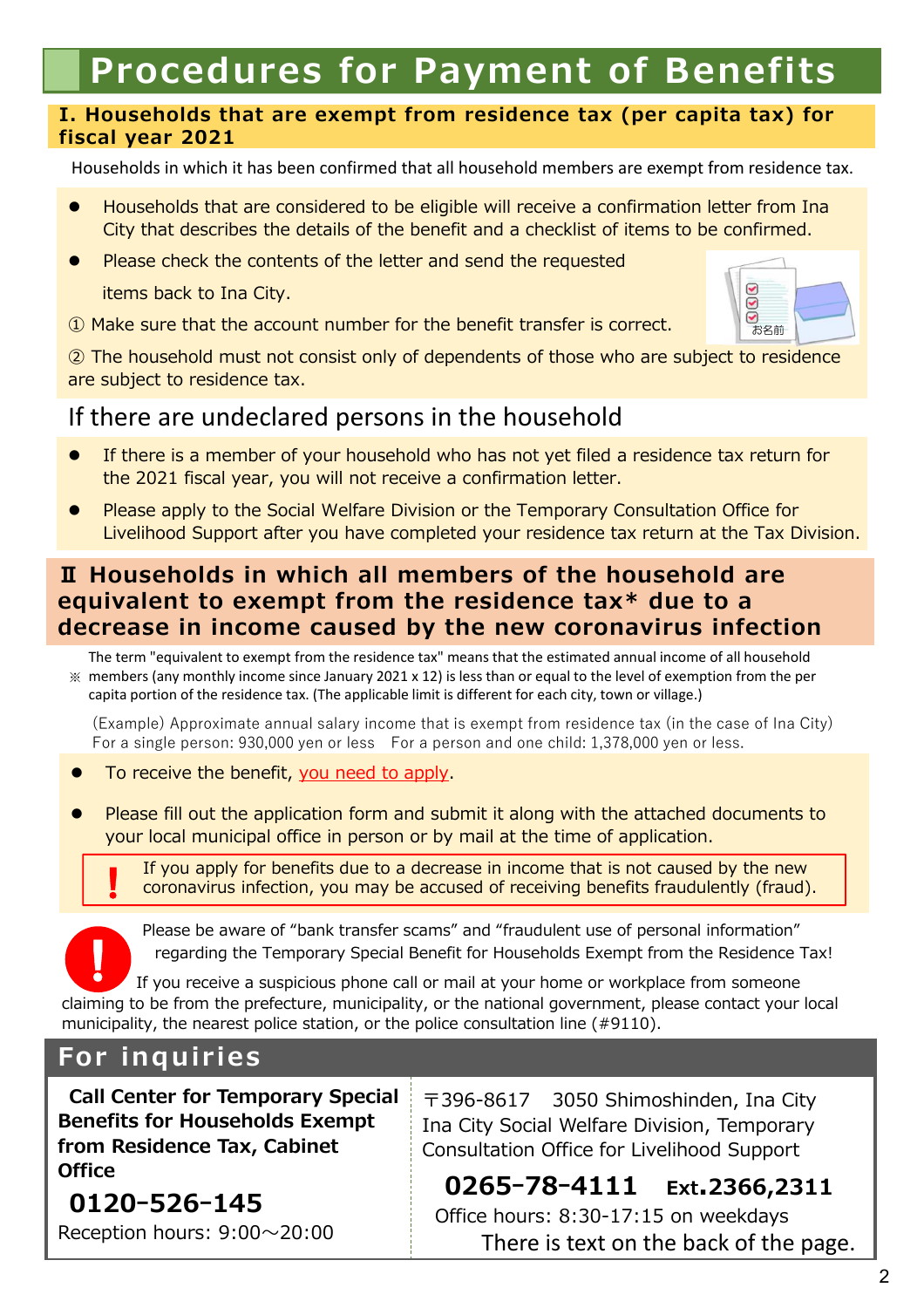## Frequently asked questions about Temporary Special Benefit for Households Exempt from Residence Tax, etc.

#### Q Who will receive the benefits? How do I receive the benefits?

A A. The head of the household is the recipient of the benefit. In principle, the benefit will be transferred to a bank account in the name of the head of household.

#### Q I am a university student living alone (residence tax exempt), but I am supported by my parents who live outside the city. Am I eligible for this benefit?

A Even if you are exempt from residence tax, if you are supported by someone who is subject to residence tax, you will not be eligible for the benefit. If the dependent is tax-exempt, the benefit will be covered, so please check.

#### Q I moved to Ina City on January 1, 2022. Where should I submit an application for benefits?

A If you are a household exempt from residence tax for the fiscal year 2021, please contact the municipality where your residence is registered as of December 10, 2021. Households with sudden financial changes should contact the municipality where they live at the time of application. Please apply to the Ina City Social Welfare Division or the Temporary Consultation Office for Livelihood Support.

#### Q I resigned from my job for personal reasons. Can I receive the benefit as a household with sudden changes in household income?

- A This benefit is available to households whose finances have suddenly changed due to the effects of the new coronavirus infection and who are now exempt from residential taxation. Therefore, if your income has decreased for reasons completely unrelated to the new coronavirus infection, you will not be eligible for this benefit.
- Q Can I receive benefits for households exempt from residential taxation and benefits for households with sudden changes in household income?
- A A household that has received one of the benefits cannot receive the other benefit.

For more information on the system, including requirements, please refer to the Cabinet Office website.

内閣府 非課税世帯等給付金 | 検索

https://www5.cao.go.jp/keizai1/hikazei/index.html